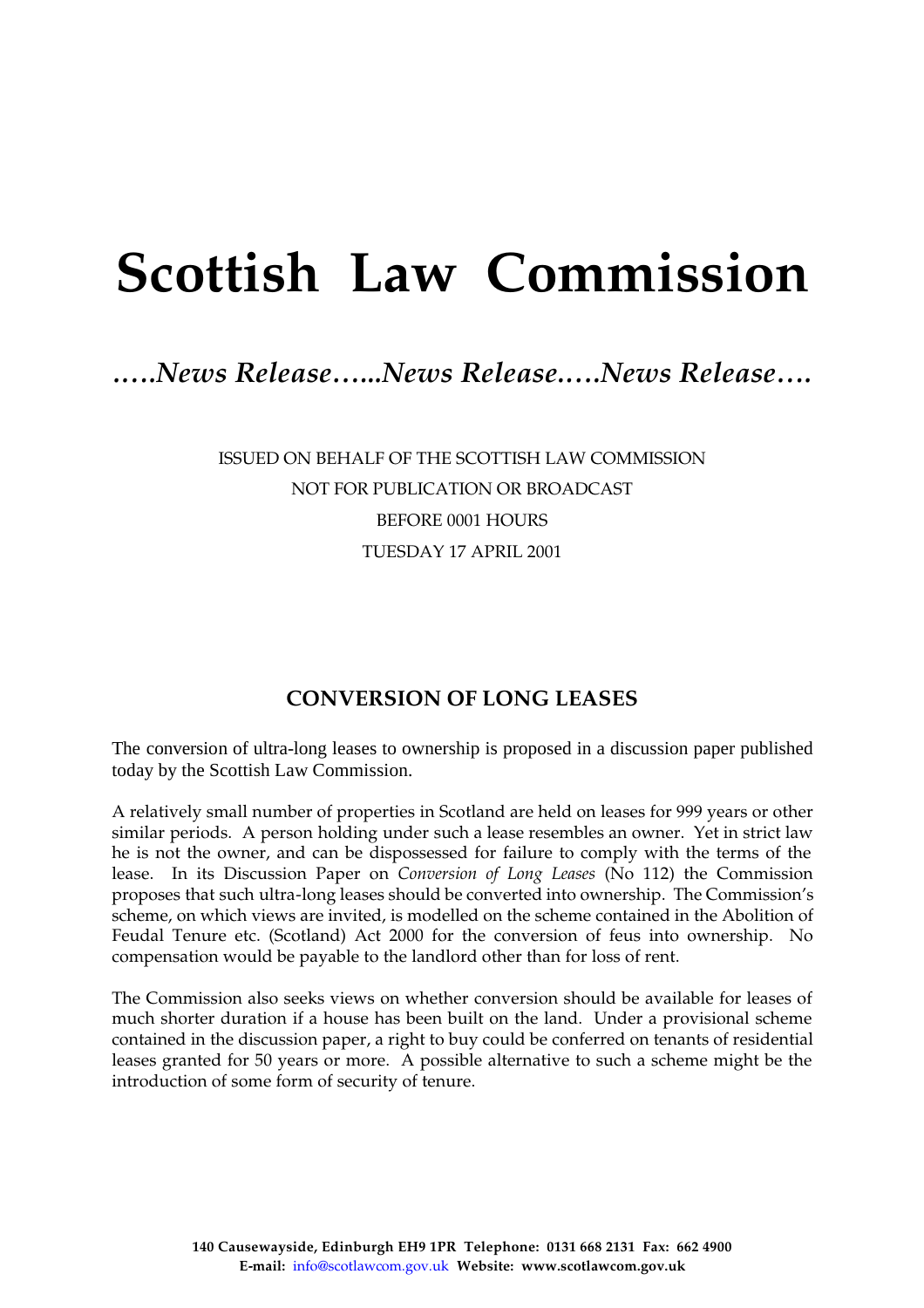#### **ULTRA-LONG LEASES**

A lease is not "ultra-long" in the sense meant here unless it was granted for more than 175 years and has more than 100 years to run. In fact research carried out by the Commission suggests that almost all ultra-long leases were granted for much longer periods – such as 760 or 999 years – and still have many hundreds of years to run. The Commission proposes that ultra-long leases should be converted into ownership, in much the same way as feus are to be converted into ownership under the Abolition of Feudal Tenure etc. (Scotland) Act 2000. This would complete the reform of land tenure begun by the 2000 Act. It would also follow logically from the prohibition on new leases of more than 175 years contained in that Act.

The Commission's provisional scheme is modelled on the scheme for feus in the 2000 Act. On a fixed day, known as the "appointed day", all ultra-long leases would automatically be upgraded to ownership. The landlord would be entitled to compensation for loss of rent. In most cases rents are small; but a tenant who was not willing to pay compensation could opt out of the conversion scheme by registration of a notice before the appointed day. On conversion, the tenant would become owner. All conditions contained in the lease would be extinguished, other than those concerned with maintenance and use of common facilities or the provision of services, or those preserved by the landlord for the benefit of neighbouring land. Special provision is made for rights of way and other servitudes.

#### **RESIDENTIAL GROUND LEASES**

Most residential ground leases would fall under the scheme just described. If a lease did not qualify, this would usually be because it was too close to expiry. Research carried out by the Commission suggests that there are a small number of residential ground leases – perhaps fewer than 1000 – that were granted for initially quite long periods but are now in their final years. Such leases occupy a difficult middle ground. They are excluded from the automatic conversion of the earlier scheme because the landlord's interest is often of considerable value and would require to be bought out. But they are excluded also from the statutory security of tenure which applies to many standard residential leases at higher rents. The result is that the tenant must leave at the end of the lease, and is not entitled to compensation for loss of the house or other improvements.

For a period of 5 years in the 1950s it was possible to convert leases of this kind which had been granted for 50 years or more into ownership on payment of compensation to the landlord. In effect, this was a right-to-buy scheme. The relevant legislation, the Long Leases (Scotland) Act 1954, has now lapsed. The Commission invites views as to whether a new scheme should be introduced modelled on the 1954 Act but with certain changes, largely of a technical nature. Alternatively, the Commission asks whether tenants of such leases would be better served by a form of security of tenure – such as an extension of the lease for a fixed period.

#### **NOTES TO EDITORS**

1. The Scottish Law Commission was set up in 1965 to promote the reform of the law of Scotland. The Chairman is the Hon Lord Gill. The other Commissioners are currently Mr Patrick S Hodge QC, Professor Gerard Maher, Professor Kenneth G C Reid and Professor Joseph M Thomson.